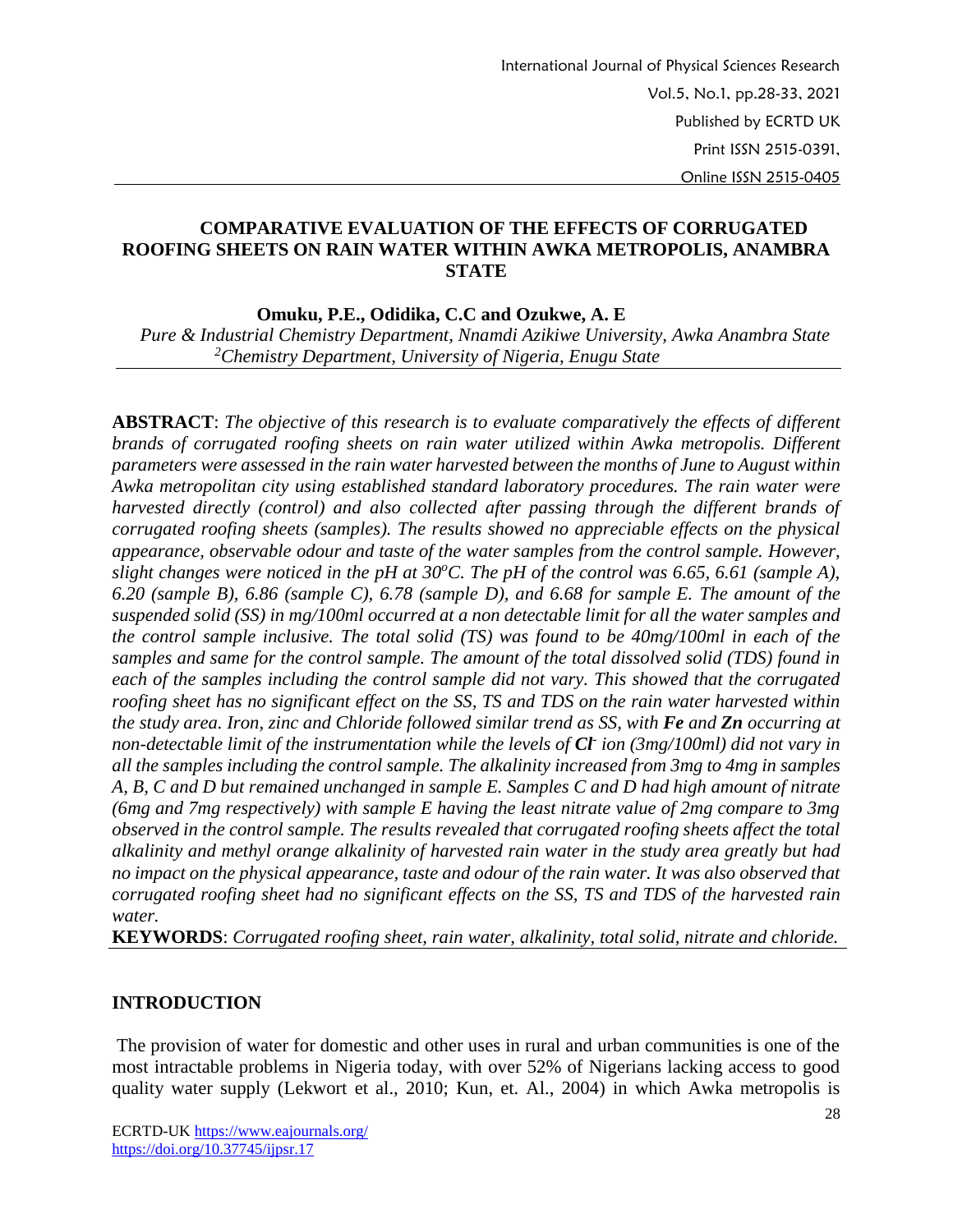International Journal of Physical Sciences Research Vol.5, No.1, pp.28-33, 2021 Published by ECRTD UK Print ISSN 2515-0391, Online ISSN 2515-0405

inclusive. Nigeria is endowed with enormous surface and ground water resources, yet the provision of portable water and safe water supply is till inadequate (Nwankwaola, 2011). Among the various catchment for harvesting of rain water, roof catchment seems to be the most common. This can be attributed to the fact that the inhabitants use existing roof of their houses to harvest the rain water in other to avoid incurring additional cost (Olaoye and Olaniyan, 2012; Orebiyi, et. al., 2010; Tobin, et. al., 2013). The amount and the quality of rain water collected depend on the area and the nature/type of the roofing material ( Amadi, 2014; Dais, et.al., 2007; Martin, 2009). This work is aimed at evaluating the effects of these roofing materials on the quality of harvested rain water that is generally utilized within Awka metropolis.

Different roofing materials that are generally used in the study area are galvanized, corrugated iron roofing sheet, corrugated plastic, asbestos cement sheet, concrete, thatch, tile or clay.

Roofs provide an ideal catchment surface for harvesting rain water (Eruola, et. Al. 2012), provided they are clean. But Chang et al (2004) reported that roofs can be a source of contamination of harvested rain water hence the need to properly assess the quality of rain water harvested from different roofing materials cannot be overemphasis.

# **MATERIALS AND METHODS**

Five different houses of various roofing sheet material brands were located within Awka metropolis for the study. The roofing sheet material were identified by the Building Engineers on sites and labeled accordingly.

| Tuble 1. <i>Roofing</i> sheet materials asca for the state, |       |                                            |                 |  |  |  |  |  |  |
|-------------------------------------------------------------|-------|--------------------------------------------|-----------------|--|--|--|--|--|--|
| S/N                                                         |       | SAMPLE   ROOFING SHEET BRAND               | DURATION OF USE |  |  |  |  |  |  |
|                                                             | LABEL |                                            | (YEARS)         |  |  |  |  |  |  |
|                                                             | A     | Swan midigal corrugated iron roofing sheet | $10 - 20$       |  |  |  |  |  |  |
|                                                             | B     | Swan kam corrugated iron roofing sheet     | $7 - 20$        |  |  |  |  |  |  |
|                                                             |       | Swan surn corrugated iron roofing sheet    | $12 - 30$       |  |  |  |  |  |  |
|                                                             |       | Aluminium roofing sheet                    | $12 - 30$       |  |  |  |  |  |  |
|                                                             | E     | Corrugated rusted iron roofing sheet       | $10 - 20$       |  |  |  |  |  |  |

Table 1: *Roofing sheet materials used for the study*.

The control rain water sample was rainwater harvested directly in a plastic basin without it having contact with any surface or object. The rain water samples were harvested from the five different roofing sheets and labeled samples A - E. The water samples were analyzed at water laboratory of National Agency for Food & Drug Administration and Control, NAFDAC South-East Zonal Office, Agulu, Anambra State using standard methods. The parameters tested for were substances which dissolve in rain water of which some are beneficial to humans but in excess are threat to the well being of the individual that consumed it. The harvested rain water samples were test organoleptically, quantitatively, qualitatively for appearance, odour, taste, conductivity,pH, total solid (TS), total dissolved solid (TDS), total alkalinity (TA), total hardness, Chloride, sulphate, nitrate, potassium, calcium, iron, zinc and copper. Standard Operation Procedure, SOP used in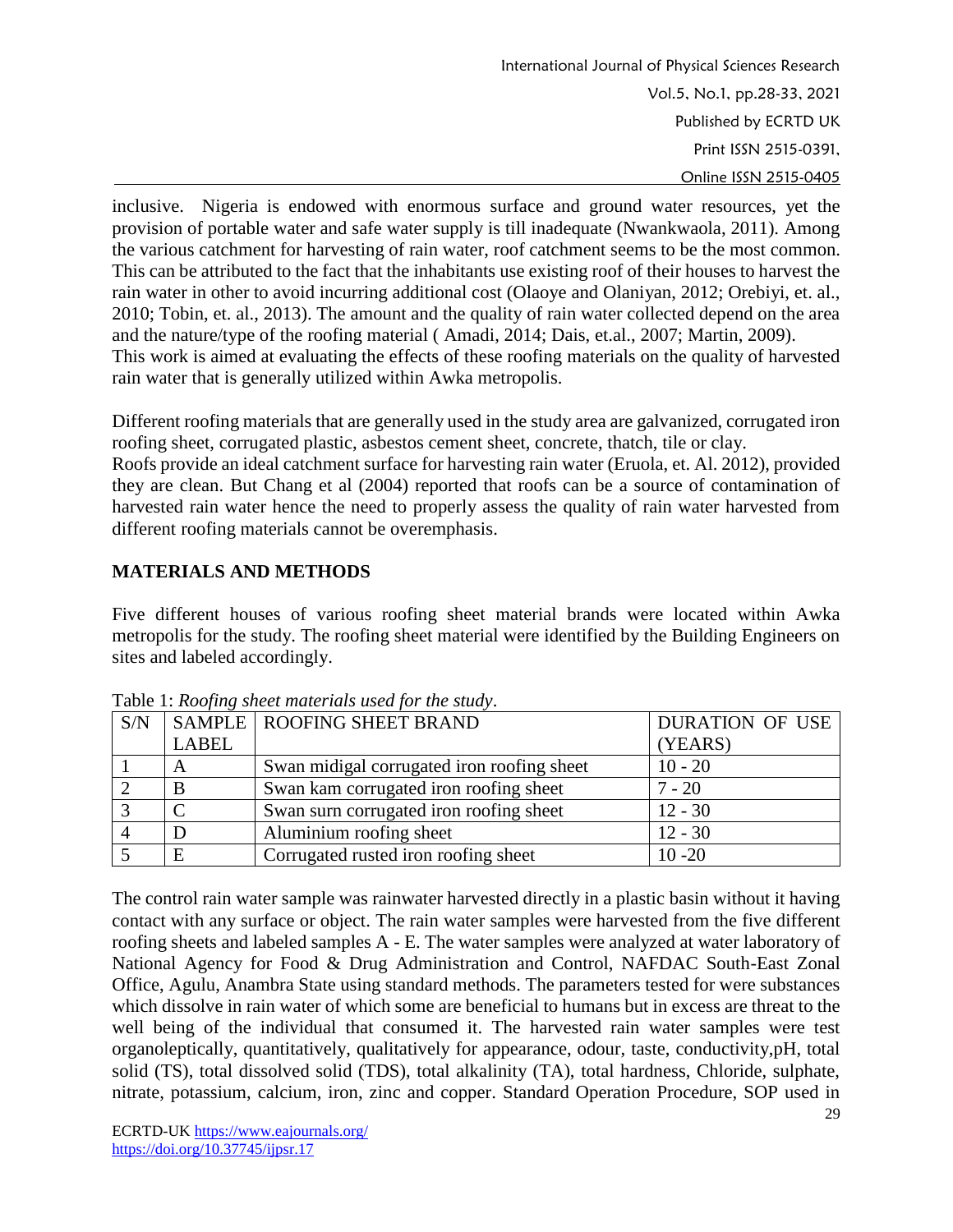NAFDAC was employed in the analyses of all the parameters. The nitrate, sulphate, copper, and alkalinity were examined using their test tablets and the smart spectrophotometer. The carbondioxide, total hardness and chloride were analysed using LaMotte kit from USA.

## **RESULTS AND DISCUSSION**

The results of the harvested rain water analyses are presented below.

|                          | $1 \text{ and } 2.$ Tresults of the fight ested fully water and yses<br><b>S/N TEST</b> | ACCEPTE CONTRO SAMPLE SAMPE SAMPLE SAMPLE |                |                                                  |                |                              |                | <b>SAMPLE</b>  |
|--------------------------|-----------------------------------------------------------------------------------------|-------------------------------------------|----------------|--------------------------------------------------|----------------|------------------------------|----------------|----------------|
|                          | <b>PERFORM</b><br>ED                                                                    | D RANGE L                                 |                | A                                                | B              | $\mathsf{C}$                 | <b>ED</b>      | E              |
| $\overline{1}$           | <b>APPEARAN</b>                                                                         | $---$                                     | Clear          | Clear                                            | Clear          | Clear                        | Clear          | Clear          |
| $\overline{2}$           | <b>ODOUR</b>                                                                            |                                           | odourless      | odourless                                        |                | odourles odourless odourless |                | odourless      |
| $\overline{\mathcal{E}}$ | <b>TAS I'E</b>                                                                          | $---$                                     | Tasteless      | Tasteless Tasteles Tasteless Tasteless tasteless |                |                              |                |                |
| $\overline{4}$           | PH                                                                                      | $6.5 - 8.5$                               | 6.65           | 6.61                                             | 6.20           | 6.86                         | 6.78           | 6.68           |
| $\overline{5}$           | <b>TS</b>                                                                               | 500mg                                     | 40             | 40                                               | 40             | 40                           | 40             | 40             |
| $\overline{6}$           | <b>TDS</b>                                                                              | 500mg max                                 | 40             | 40                                               | 40             | 40                           | 40             | 40             |
| $\overline{7}$           | <b>SS</b>                                                                               | Nil                                       | Nil            | Nil                                              | Nil            | Nil                          | Nil            | Nil            |
| $\overline{8}$           | CO <sub>2</sub>                                                                         | 50mg max                                  | $\overline{5}$ | 4.5                                              | 3              | 3.5                          | $\overline{4}$ | 3              |
| 9                        | <b>MOA</b>                                                                              | 100mg max                                 | 26             | 113                                              | Out of         | Out of                       | 122            | 121            |
| 10                       | <b>TA</b>                                                                               | 100mg max                                 | 26             | 113                                              | Oul of         | Out of                       | 122            | 121            |
| $\overline{11}$          | TH                                                                                      | 100mg max                                 | 3              | $\overline{4}$                                   | $\overline{4}$ | $\overline{4}$               | $\overline{4}$ | 3              |
| 12                       | <b>CHLORIDE</b>                                                                         | 200mg                                     | $\overline{3}$ | 3                                                | 3              | 3                            | 3              | 3              |
| 13                       | <b>SULPHATE</b>                                                                         | 200mg                                     | 9              | 6                                                | 8              | 5                            | 6              | 9              |
| 14                       | <b>NITRATE</b>                                                                          | 50mg max                                  | $\overline{4}$ | 3                                                | 6              | $\overline{7}$               | 5              | $\overline{2}$ |
| 15                       | <b>POTASSIU</b>                                                                         | 10 <sub>mg</sub> max                      | 0.7            | 09                                               | 0.7            | 0.2                          | 0.7            | 0.8            |
| 16                       | <b>CALCIUM</b>                                                                          | 75mg max                                  | $\overline{2}$ | 2.7                                              | 2.35           | 2.7                          | 2.7            | $\overline{2}$ |
| 17                       | <b>MAGNESIU</b>                                                                         | 30mg max                                  | $\mathbf{1}$   | 1.35                                             | 1.35           | 1.35                         | 135            | $\mathbf{1}$   |
| 18                       | <b>IRON</b>                                                                             | 0.3mg                                     | $\overline{0}$ | $\overline{0}$                                   | $\overline{0}$ | $\overline{0}$               | $\overline{0}$ | $\overline{0}$ |
| 19                       | <b>ZINC</b>                                                                             | $5.0$ mg max $ 0\rangle$                  |                | $\overline{0}$                                   | $\overline{0}$ | $\overline{0}$               | $\overline{0}$ | $\overline{0}$ |
| 20                       | <b>COPPER</b>                                                                           | Img max                                   | 0.46           | 1,42                                             | 1.40           | 0.85                         | 0.28           | 1.82           |

Table 2: Results of the harvested rain water analyses

TS =Total Solid, TDS=Total Dissolved Solid. *ss =Suspended Solid. CO<sup>2</sup> = Carbon Dioxide. MOA =Methyl Orange Alkalinity. TA = Total alkalinity. TH = Total Hardness..*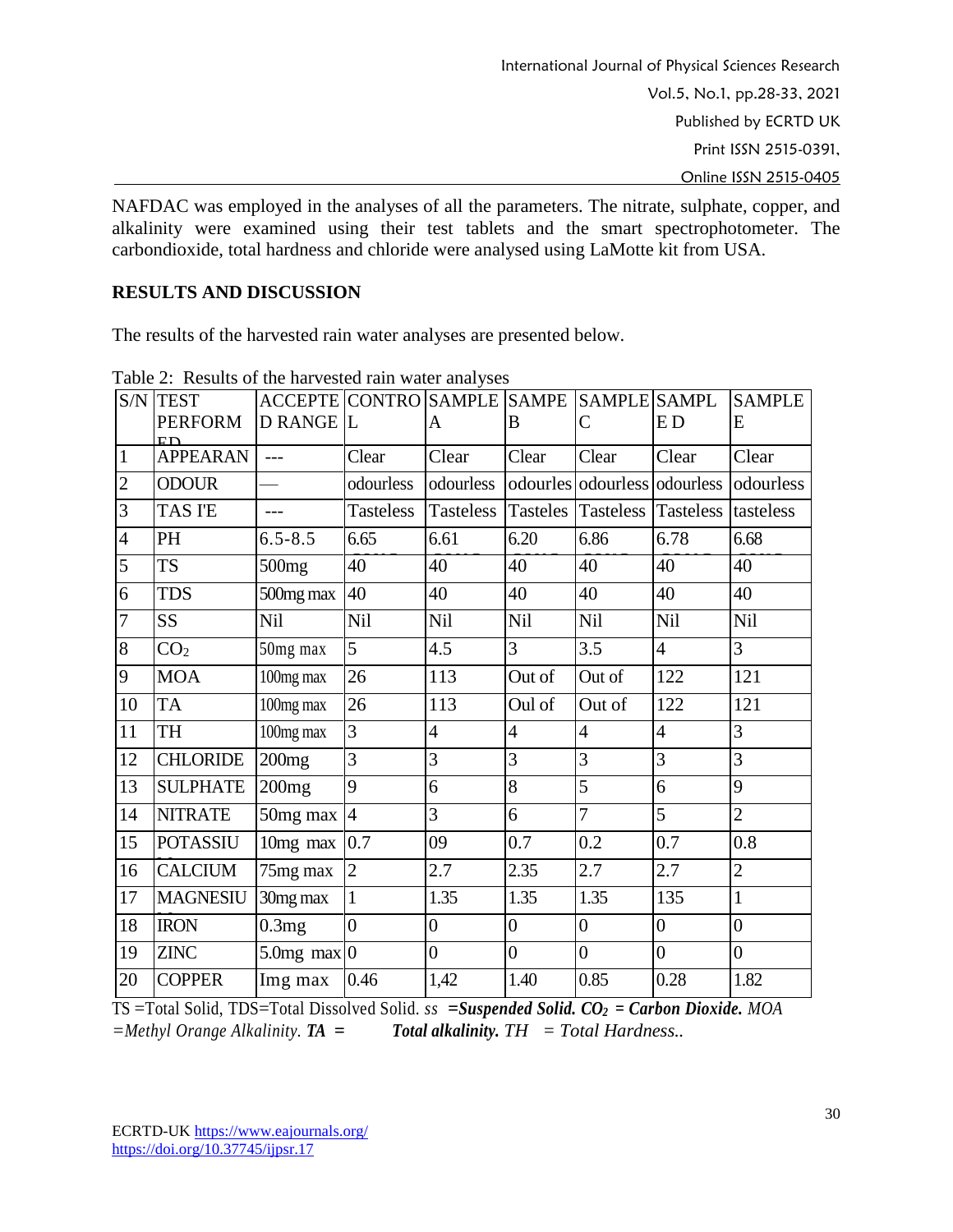International Journal of Physical Sciences Research Vol.5, No.1, pp.28-33, 2021 Published by ECRTD UK Print ISSN 2515-0391, Online ISSN 2515-0405

The six samples including the control with respect to organoleptics met the required standard (Table 2). They were clear as to sight, tasteless as to the taste, odourless as to the odour. Since the WHO standard requires that drinking water should be tasteless, odourless and colourless, hence they were within the WHO standard.. The accepted WHO for pH 6.5 - 8.5 for the five corrugated roofing sheet with the control all have varying pH with swan sumo corrugated roofing sheet having the least acidic value with pH of 6.86 at 30°C but within the WHO accepted range while swan midigal corrugated value of 6.61 at 30°C. With the decreased pH of swan sumo it was clear when compared with the control that some alkaline substance was washed into the water sample about 0.21 (6.86 - 6.65). Both values were within values obtained by Olaoye and Olaniyan whose values for asbestos roof fall within 6.58 - 6.94 and above that they obtained for aluminium roof which fell between 6.13 - 6.3. The accepted WHO total dissolved solid (TDS) for drinking water is 500mg/l. The water samples including the control had a recurring maximum total dissolved solid content of 40mg/l each. This was within the accepted WHO standard. The maximum accepted world health organization standard of carbon dioxide content for drinking water is 50mg/l. In the parametric analyses carried out, the control had the highest carbon dioxide content of 5mg while swan kam corrugated iron roofing sheet and the rusted corrugated iron roofing sheet had the lowest, 3mg/l for both. Both the control and swan kam corrugated iron roofing sheet and the rusted corrugated iron roofing sheet were very low within the maximum objectionable carbon dioxide content of drinking water. Some carbon dioxide content of the harvested water may be lost to the atmosphere or to the corrugated roofing sheet. Control (5mg/l) - the content of rusted roofing sheet (3mg/l) - 2mg/l was the largest amount of carbon dioxide lost. The WHO standard for total alkalinity content of drinking water is 100mg/l with the exception of the control which was 26mg/l within the acceptable maximum limit. Swan midigal, aluminium, rusted corrugated sheets were above the maximum WHO standard which were 122 and 121 respectively while swan kam and swan sumo both read out of range and judging by the control should have been above 100mg/l. The value obtained by Olaoye and Olaniyan was far below what was obtained. The lowest dissolution was from swan midigal 87mg/l (133 -- 26) and the highest was from aluminium roofing sheet 96mg/l (122 - 26) above the control. The standard WHO total hardness content for drinking water acceptable to WHO is 100mg/l, but 3mg/l was the value obtained for the control and the rusted corrugated iron sheet. 4mg/l was the total hardness content for the rest of the samples in the total hardness (parametric) test. Olaoye and Olaniyan obtained 31 - 39mg/l for aluminium and 29 - 31 mg/1 for the concrete roof. The maximum chloride content of drinking water acceptable to WHO is 200mg/l. All the samples, on which the chloride parametric analyses were performed, had chloride contents of 3 mg/1 which is very much negligible. The analysis by Olaoye and Olaniyan had a chloride content of 90mg/l for asbestos, concrete roof and corrugated plastic roof. While the value obtained for aluminium roof was 8mg/l which was very much above the obtained value. The maximum sulphate content of drinking water acceptable to WHO is 200mg/l. The control and the rusted corrugated iron sheet had sulphate content of 9mg/l which are the maximum obtained. Swan sumo corrugated iron roofing sheet had the least sulphate content of 5mg/l. The maximum nitrate content of drinking water acceptable to WHO is 50mg/I. The control had a nitrate content of 4mg/l while the maximum nitrate content contained by swan sumo corrugated iron roofing sheet was 7mg/l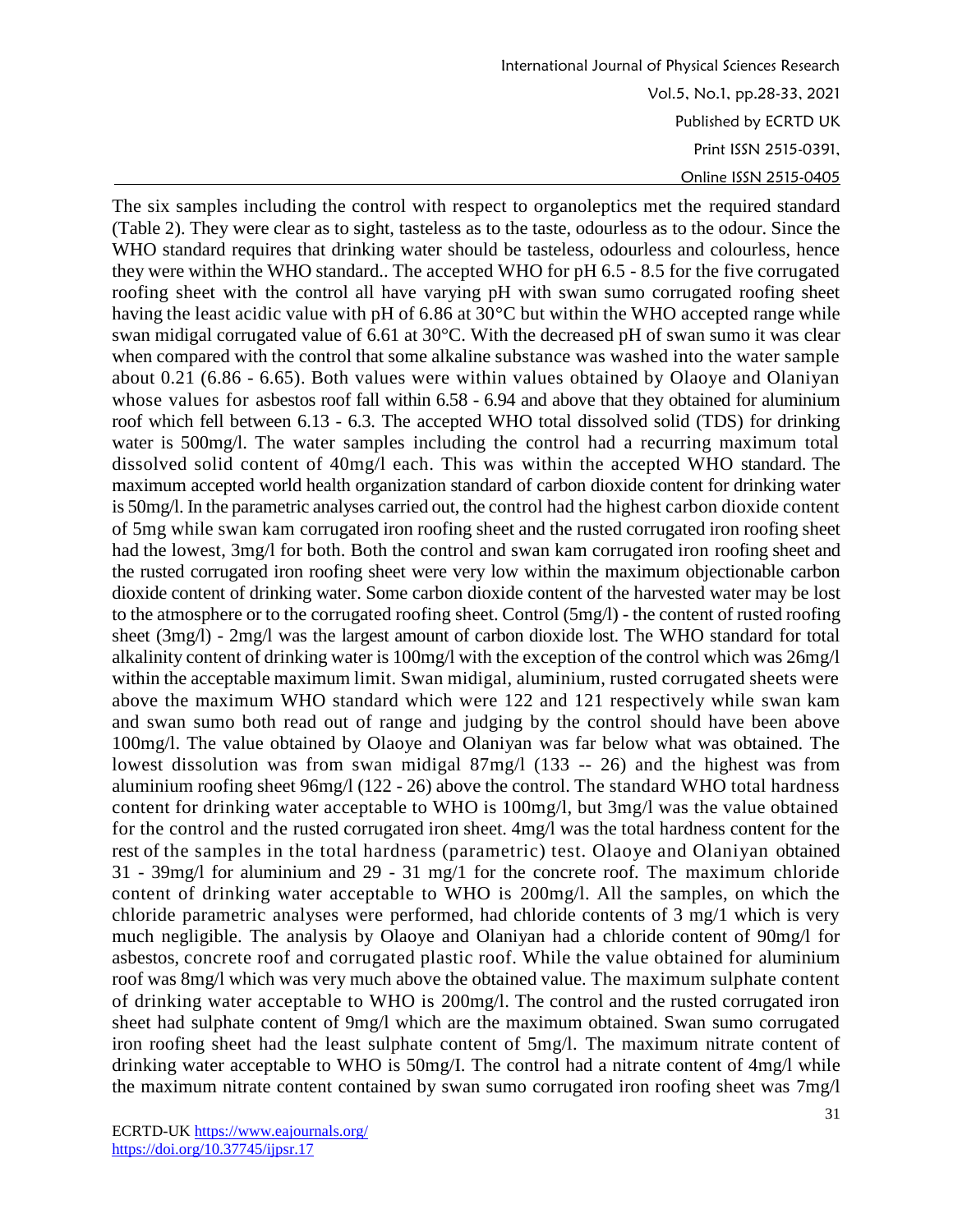International Journal of Physical Sciences Research Vol.5, No.1, pp.28-33, 2021 Published by ECRTD UK Print ISSN 2515-0391, Online ISSN 2515-0405

while 2mg/l was implicated in the nitrate content of the rusted corrugated iron roofing sheet. The maximum potassium content of drinking water acceptable by WHO standard is 10mg/l. The control had a potassium content of 0.7mg/l, while swan sumo had the minimum potassium content of 0.2mg/I, with swan midigal recording a value of 0.9mg/I.



Fig: 1 : Variation in the rainwater parameters.

The fig 1 showed the variation in the harvested rainwater parameters. It was observed that CO<sup>2</sup> levels decreased in varying degrees with the different roofing sheets indicative that the roofing sheet act as absorbent thereby reducing the amount of  $CO<sub>2</sub>$  as rainwater passes through them. This may be attributed to the presence of micro pores of the roofing sheet materials where the  $CO<sub>2</sub>$  were adsorbed. Similar trend was observed in the  $SO<sub>4</sub><sup>2</sup>$  ions levels with the exception noticed in sample E. The total hardness levels increased as the rainwater were harvested from the different roofing sheets compare to the value obtained fron the control sample. There were also significant increase in the levels of copper and nitrate ions as the rainwater were harvested from the different roofing sheet materials ( Fig 1 ).

# **CONCLUSION**

There was no significant change in the values of **K**, samples A(0.9mg), B(0.7mg), C(0.2mg), D(0.7mg) and E(0.8mg). **Cu** content was 0.46mg in the control while 1.82mg was found in sample E. There was appreciable effect of the corrugated roofing sheet on the total alkalinity of the water samples as the value increased from 26mg (control), 113mg (sample A), 121mg (sample E), to 122mg(sample D). The values obtained in samples B and C were so high to be out of range of the instrumentation. Similar trend as for total alkalinity was observed for the methyl orange alkalinity. The results showed that the corrugated roofing sheet had no significant effects on the SS, TS and TDS of the harvested rain water. However, the corrugated roofing sheets affect the total alkalinity